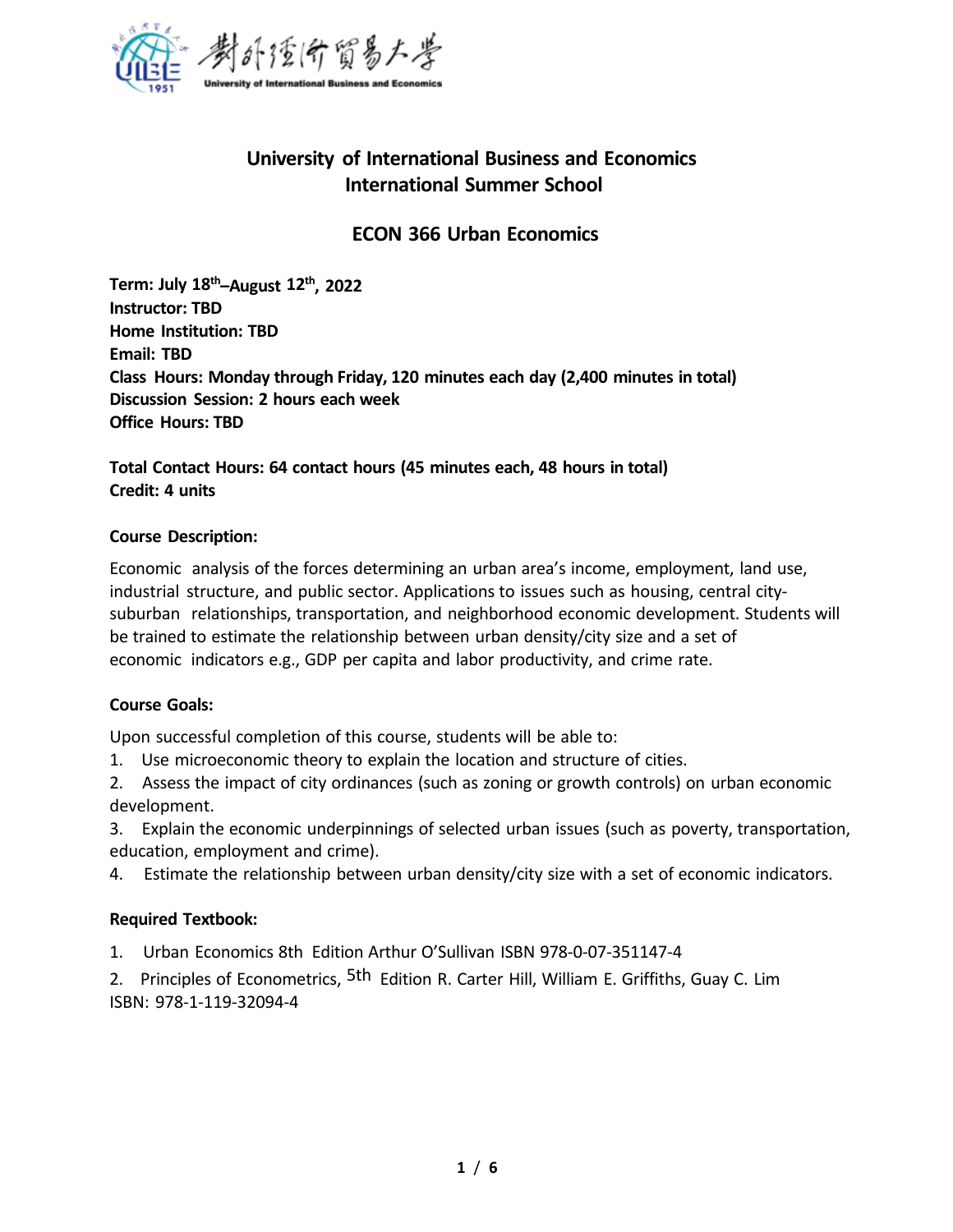

**Reading List:**

A Zheng, S., Kahn, M. E., & Liu, H. (2010). Towards a system of open cities in China: Home prices, FDI flows and air quality in 35 major cities. Regional Science and Urban Economics, 40(1), 1-10. doi:http://dx.doi.org/10.1016/j.regsciurbeco.2009.10.003

B Zheng, S., Kahn, M. E., Sun, W., & Luo, D. (2014). Incentives for China's urban mayors to mitigate pollution externalities: The role of the central government and public environmentalism. Regional Science and Urban Economics, 47, 61-71.

doi:https://doi.org/10.1016/j.regsciurbeco.2013.09.003

C Zheng, S., Sun, W., Wu, J., & Kahn, M. E. (2017). The birth of edge cities in China: Measuring the effects of industrial parks policy. Journal of Urban Economics, 100, 80-103.

doi:http://dx.doi.org/10.1016/j.jue.2017.05.002

D Zheng, S., Zhang, X., Sun, W., & Lin, C. (2019). Air pollution and elite college graduates' job location choice: evidence from China. The Annals of Regional Science, 63(2), 295-316. doi:10.1007/s00168-019-00939-6

E Zheng, S., Zhang, X., Sun, W., & Wang, J. (2019). The effect ofa new subway line on local air quality: A case study in Changsha. Transportation Research Part D: Transport and Environment, 68, 26-38. doi:https://doi.org/10.1016/j.trd.2017.10.004

## **Exams:**

The final exam is not carried out to assess learning outcomes of this unit. Instead, students are expected to conduct research using real world dataset and write a formal report with at least 3000 words in length. This exercise is group oriented. Students are encouraged to form several groups, each of with 4-6 individuals. The final marks are based on the quality of both group report and class presentation. The following topics are encouraged but not limited to them. Other topics from students are upon approval from instructor:

- 1. A curse or blessing? The role of urban density in Hong Kong.
- 2. Housing market in Hong Kong: the role of land supply.
- 3. The driving forces of housing price in first-tier cities in Mainland China.
- 4. College graduates and housing price in the first-tier cities in Mainland China.
- 5. Capitalizing the environmental quality in Chinese cities: Estimating the willingness-to-pay.

## **Personal Strategic Plan:**

- 1. Explain the economic theory using real world context.
- 2. Avoid too much mathematical derivations.
- 3. Focus on real world implications and applications.
- 4. Apply the theory into practice with dataset.
- 5. Formal research training.

### **Grading Policy:**

| Attendance         | 20% |
|--------------------|-----|
| Participation      | 10% |
| Group report       | 40% |
| Group presentation | 30% |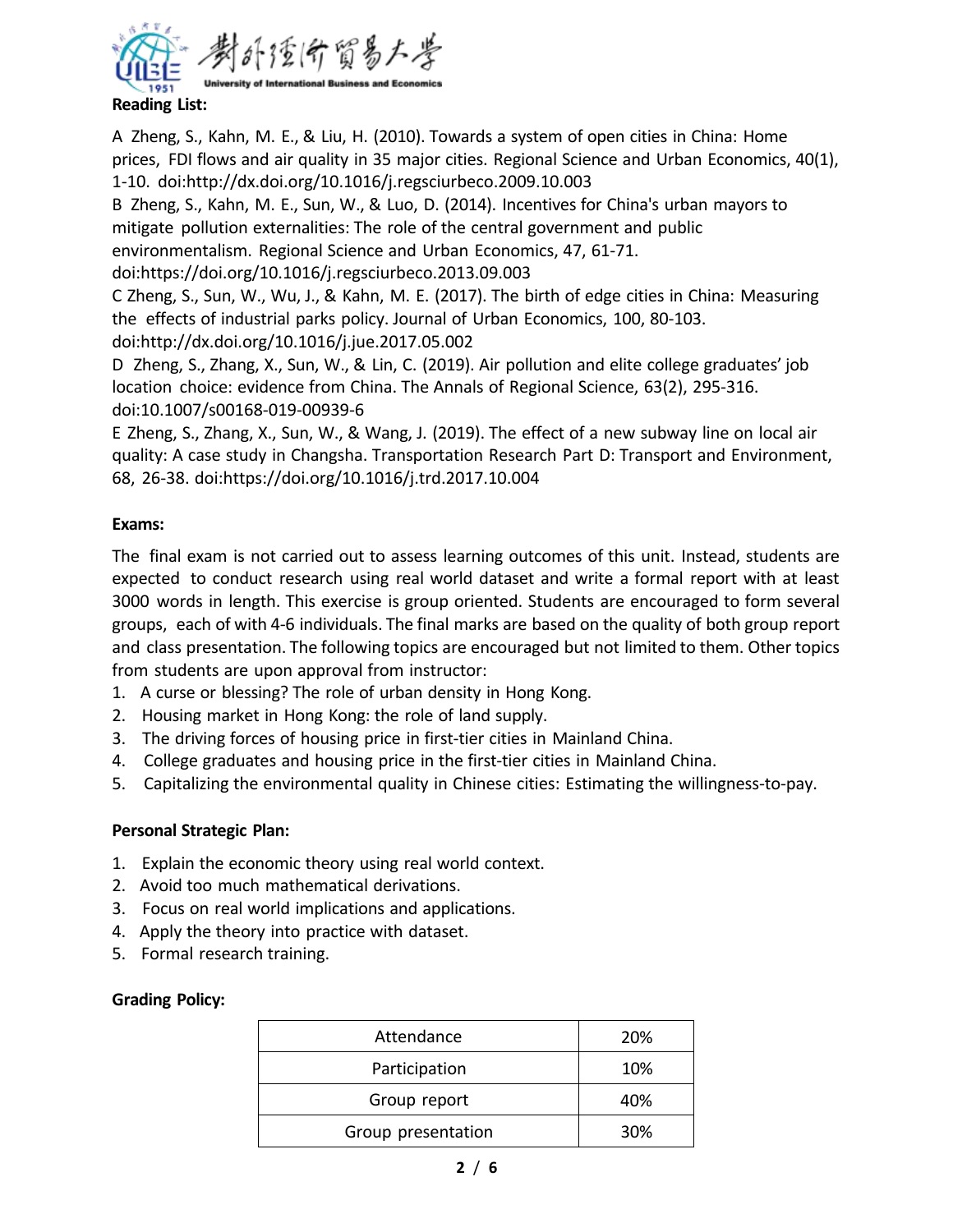

Assignments and examinations will be graded according to the following grade scale:

|    | 90-100    |   | 72-74    |
|----|-----------|---|----------|
| А- | 85-89     |   | 68-71    |
| B+ | 82-84     | - | 64-67    |
| D  | 78-81     |   | 60-63    |
| B- | $75 - 77$ |   | below 60 |

## **Class Schedule:**

| Date  | Lecture                                                                                | Readings        |
|-------|----------------------------------------------------------------------------------------|-----------------|
| Day 1 | Introduction and Axioms of Urban Economics                                             | Chapter 1 of    |
|       | What Is urban economics and why do cities exist?<br>٠                                  | O'Sullivan      |
|       | The Five Axioms of Urban Economics<br>٠                                                |                 |
|       | Why Do Cities Exist?                                                                   |                 |
|       | A Region without Cities-Backyard Production<br>$\bullet$                               |                 |
|       | Comparative Advantage and Trade                                                        |                 |
| Day 2 | Scale Economies in Exchange                                                            | Chapter 2 of    |
|       | A Factory City                                                                         | O'Sullivan<br>& |
|       | Determining Wages and Prices                                                           | Reading List A  |
|       | The Market Area of a Factory City<br>The Industrial Revolution and Factory Cities<br>٠ |                 |
|       | A System of Factory Cities<br>٠                                                        |                 |
|       | <b>Innovation Cities</b>                                                               |                 |
|       | Why Do Firms Cluster?                                                                  |                 |
|       | Sharing Intermediate Inputs<br>٠                                                       |                 |
| Day 3 | Self-Reinforcing Effects Cause Industry Clusters<br>٠                                  | Chapter 3 of    |
|       | Sharing a Labor Pool<br>٠                                                              | O'Sullivan<br>& |
|       | Labor Matching                                                                         | Reading List B  |
|       | Knowledge Spillovers<br>٠                                                              |                 |
|       | <b>Urbanization Economies</b><br>$\bullet$                                             |                 |
|       | Other Benefi ts of Urban Size                                                          |                 |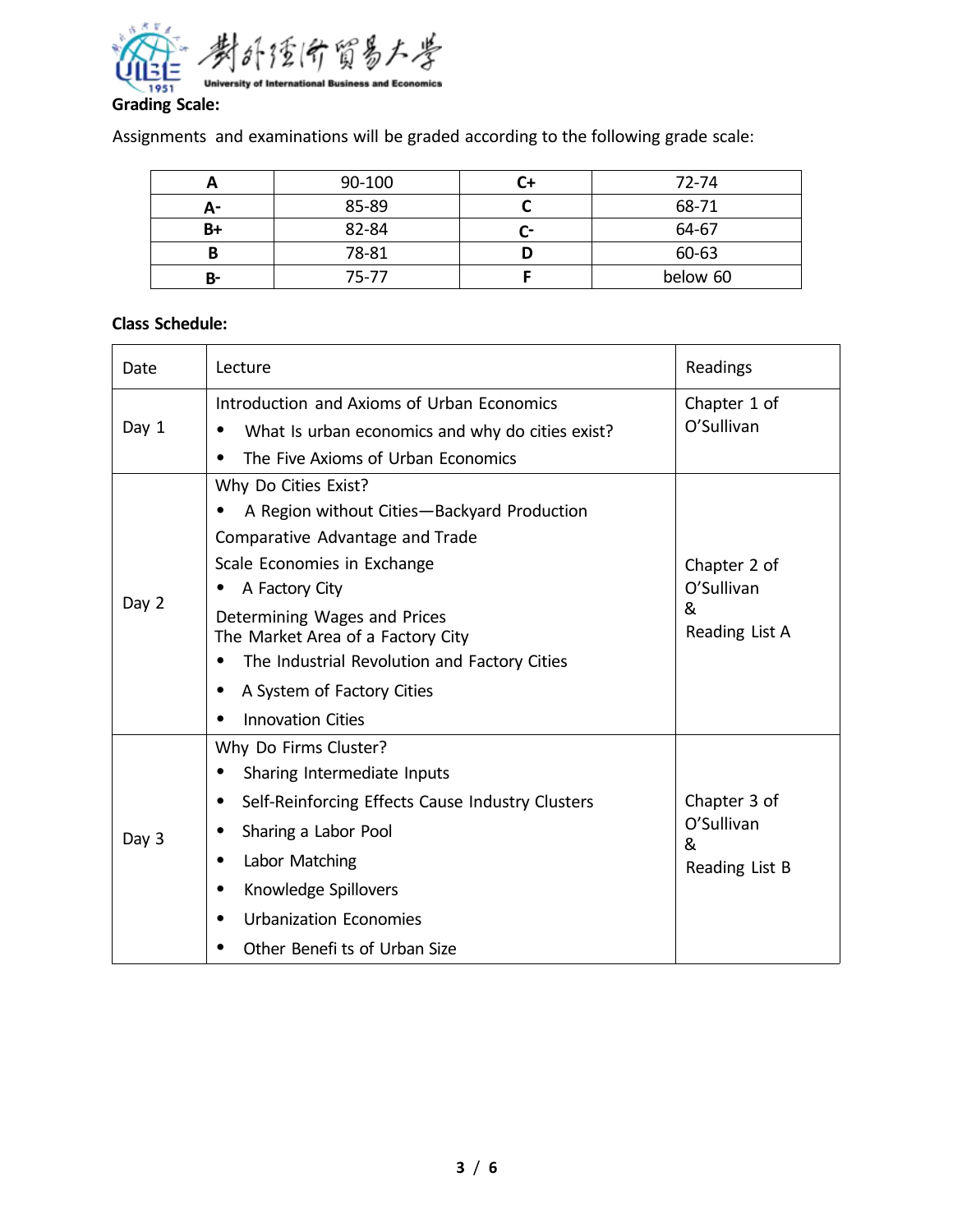

| Day 4 | <b>City Size</b><br>Utility and City Size<br>A System of Cities<br>Specialized and Diverse Cities<br>Differences in City Size<br>٠<br>The Size Distribution of Cities<br>Check the size of world first-tier cities<br>٠                                                                                                                                                                      | Chapter 4 of<br>O'Sullivan                        |
|-------|----------------------------------------------------------------------------------------------------------------------------------------------------------------------------------------------------------------------------------------------------------------------------------------------------------------------------------------------------------------------------------------------|---------------------------------------------------|
| Day 5 | Urban Economic Growth<br>• Economic Growth: Increase in Per-Capita<br>• Income Human Capital and Economic Growth<br>• The Urban Labor Market<br>. Employment Growth and Decline of the U.S.<br>Manufacturing Belt<br>The case of USA and the case of China<br>Public Policy and Equilibrium Employment<br>Projecting Changes in Total Employment<br>Who Benefi ts from Increased Employment? | Chapter 5 of<br>O'Sullivan<br>&<br>Reading List C |
| Day 6 | Urban Land Rent<br>Introduction to Land Rent<br>Bid-Rent Curves for the Manufacturing Sector<br>Bid-Rent Curves for the Information Sector<br>Office Bid-Rent Curves with Factor Substitution<br><b>Housing Prices</b><br>The Residential Bid-Rent Curve<br>Relaxing the Assumptions: Time Costs, Public Services,<br>Taxes, Amenities                                                       | Chapter 6 of<br>O'Sullivan<br>&<br>Reading List D |
| Day 7 | Land-Use Patterns<br>The Spatial Distribution of Employment<br>The Spatial Distribution of Population<br>٠<br>The Rise of the Monocentric City<br>The Demise of the Monocentric City<br>Urban Sprawl<br>Are Skyscrapers Too Tall?                                                                                                                                                            | Chapter 7 of<br>O'Sullivan<br>&<br>Reading List E |
| Day 8 | Neighborhood Choice<br>Diversity versus Segregation<br>Sorting for Local Public Goods<br>lo<br>Neighborhood Externalities<br>Neighborhood Choice                                                                                                                                                                                                                                             | Chapter 8 of<br>O'Sullivan                        |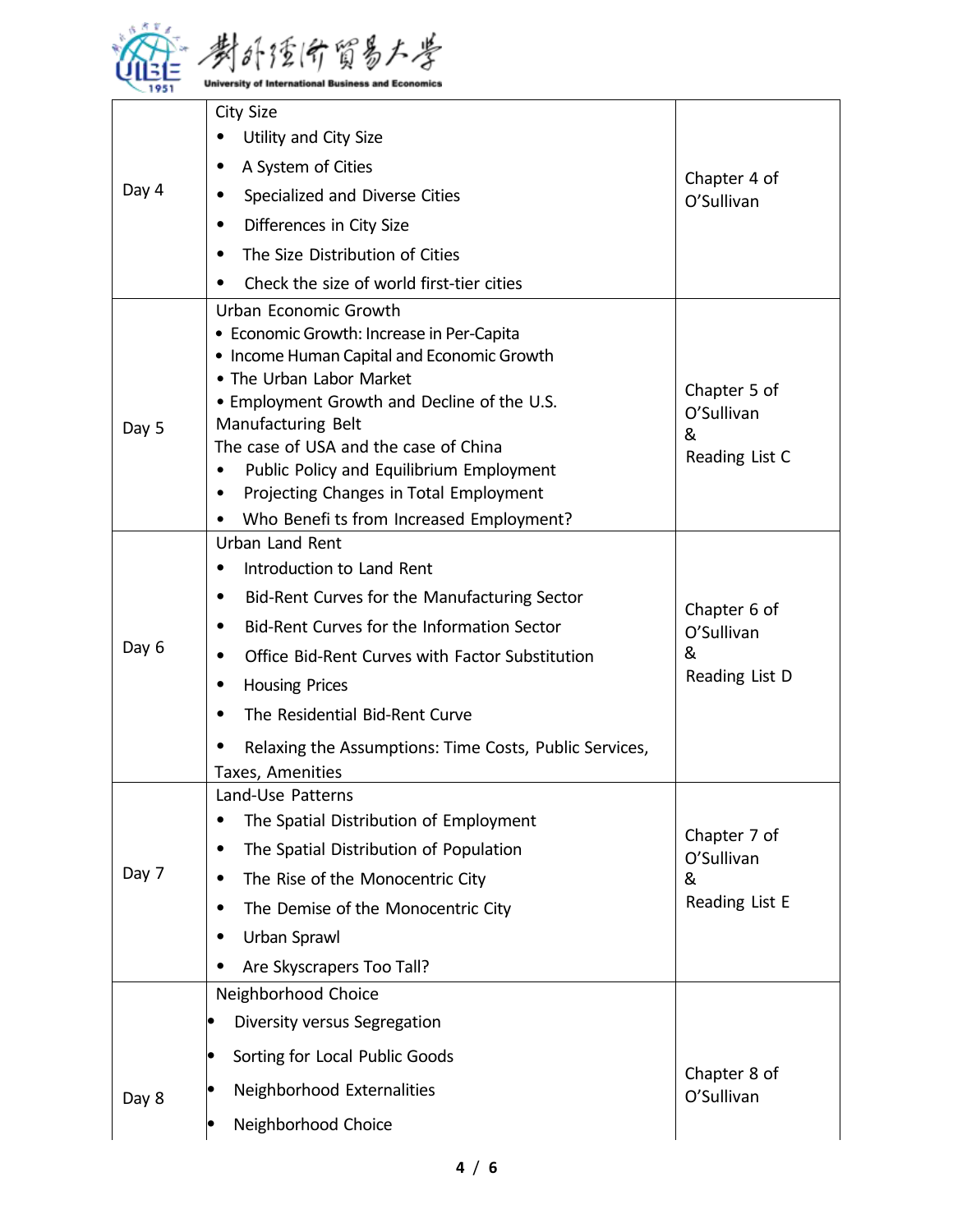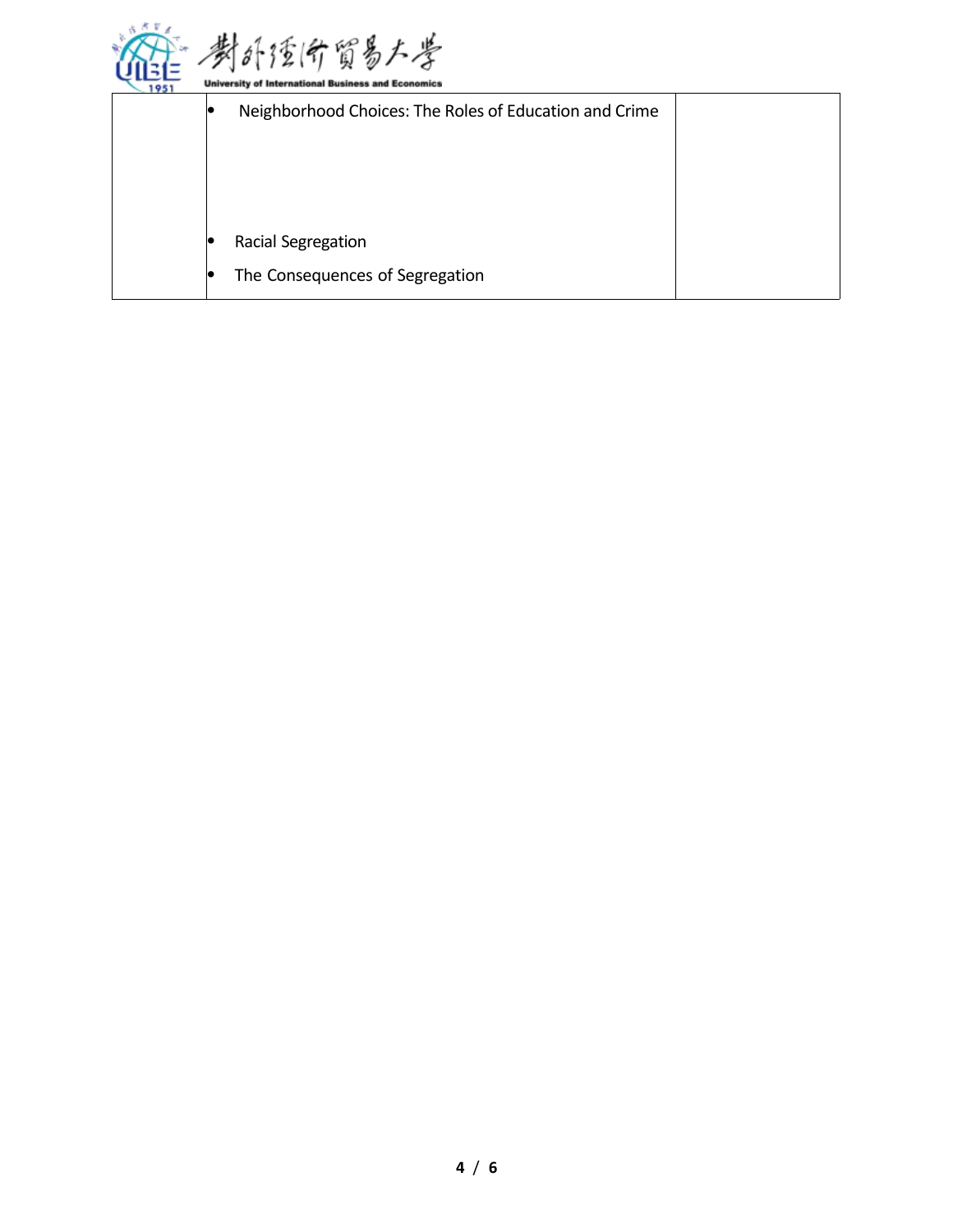

|        | Zoning and Growth Controls                                           |                                     |
|--------|----------------------------------------------------------------------|-------------------------------------|
| Day 9  | Land-Use Zoning                                                      | Chapter 9 of                        |
|        | The Legal Environment of Zoning                                      | O'Sullivan                          |
|        | A City without Zoning?                                               | &                                   |
|        | Growth Control: Urban Growth Boundaries<br>$\bullet$                 | Reading List F                      |
|        | Other Growth-Control Policies                                        |                                     |
|        | Housing Regulations and Housing Prices                               |                                     |
|        | Research training: preparing for the group report &                  | Prepared by myself                  |
|        | presentation.                                                        | Principles of                       |
| Day 10 | Topic selection                                                      | Econometrics<br>5th                 |
|        | Data collection                                                      | edition                             |
|        | Literature review and online resources                               | By Lim, Hill and<br>Griffiths       |
|        | Research training: preparing for the group report &                  | Prepared by myself                  |
|        | presentation.                                                        | Principles of<br>Econometrics       |
| Day 11 | References                                                           | 5th                                 |
|        | Statistical tools (e.g. regression analysis)                         | edition                             |
|        | Structure of scientific reports                                      | By Lim, Hill and                    |
|        | Some writing tips                                                    | Griffiths                           |
|        | Research training: preparing for the group report &<br>presentation. | Prepared by myself<br>Principles of |
|        | Regression analysis                                                  | Econometrics                        |
| Day 12 | Cross-sectional or panel data estimation                             | 5th                                 |
|        | <b>Estimation using STATA</b>                                        | edition                             |
|        | Explaining the regression output                                     | By Lim, Hill and<br>Griffiths       |
|        | Autos and Highways                                                   |                                     |
|        | <b>Congestion Externalities</b>                                      |                                     |
| Day 13 | The Congestion Tax<br>٠                                              |                                     |
|        | Practicalities of the Congestion Tax<br>$\bullet$                    | Chapter 10 of                       |
|        | Alternatives to a Congestion Tax<br>$\bullet$                        | O'Sullivan                          |
|        | The Road Capacity Decision<br>$\bullet$                              |                                     |
|        | Autos and Air Pollution<br>٠                                         |                                     |
|        | <b>Motor Vehicle Accidents</b><br>$\bullet$                          |                                     |
|        | Automobiles and Poverty<br>٠                                         |                                     |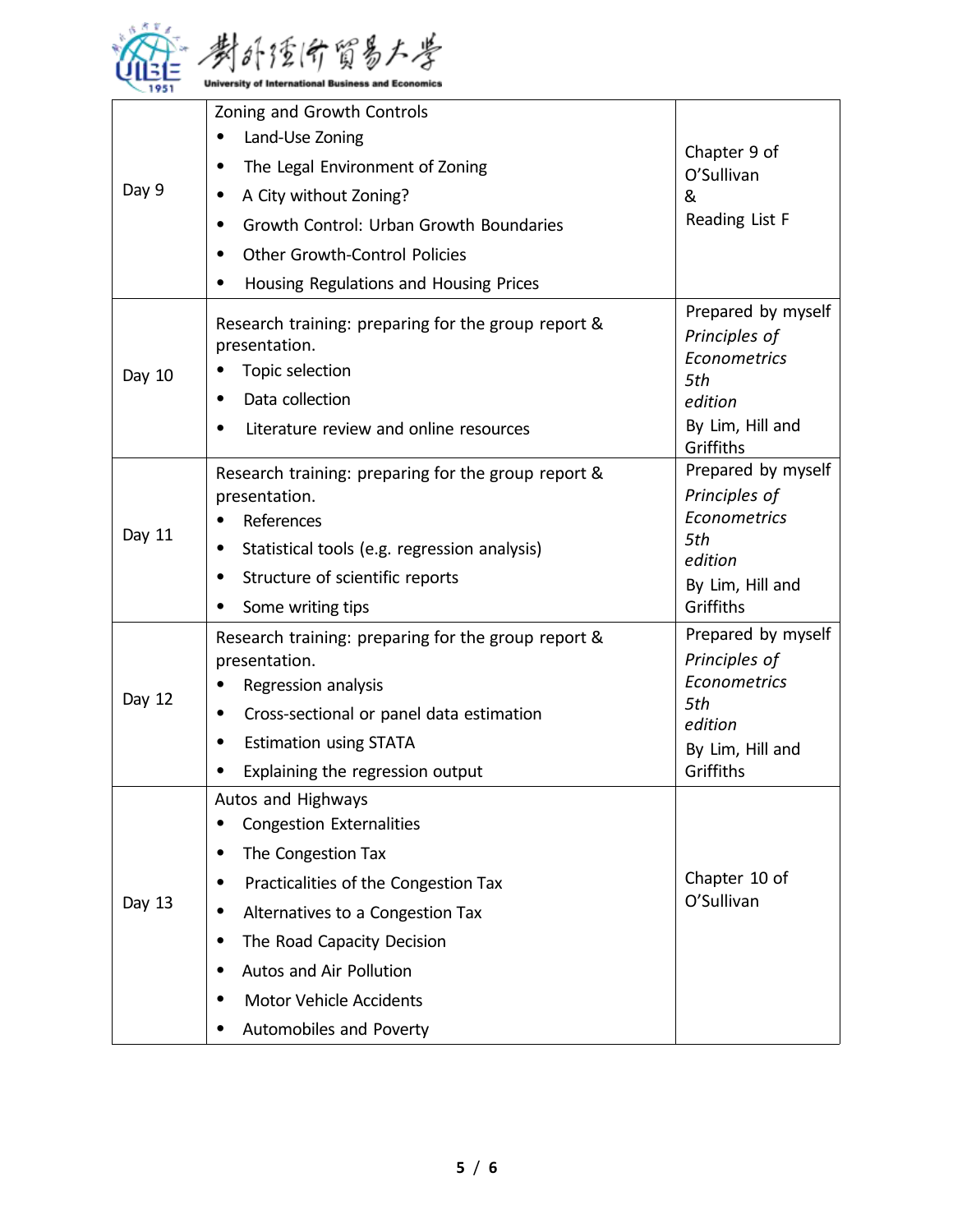

| 1951   | <b>University of International Business and Economics</b> |                             |
|--------|-----------------------------------------------------------|-----------------------------|
| Day 14 | Urban Transit                                             |                             |
|        | Commuting and Transit Ridership<br>$\bullet$              |                             |
|        | The Cost of Travel and Modal Choice                       | Chapter 11 of<br>O'Sullivan |
|        | The Efficient Volume of Ridership<br>٠                    |                             |
|        | Designing a Transit System                                |                             |
|        | Deregulation: Contracting and Paratransit<br>$\bullet$    |                             |
|        | Transit and Land-use Patterns                             |                             |